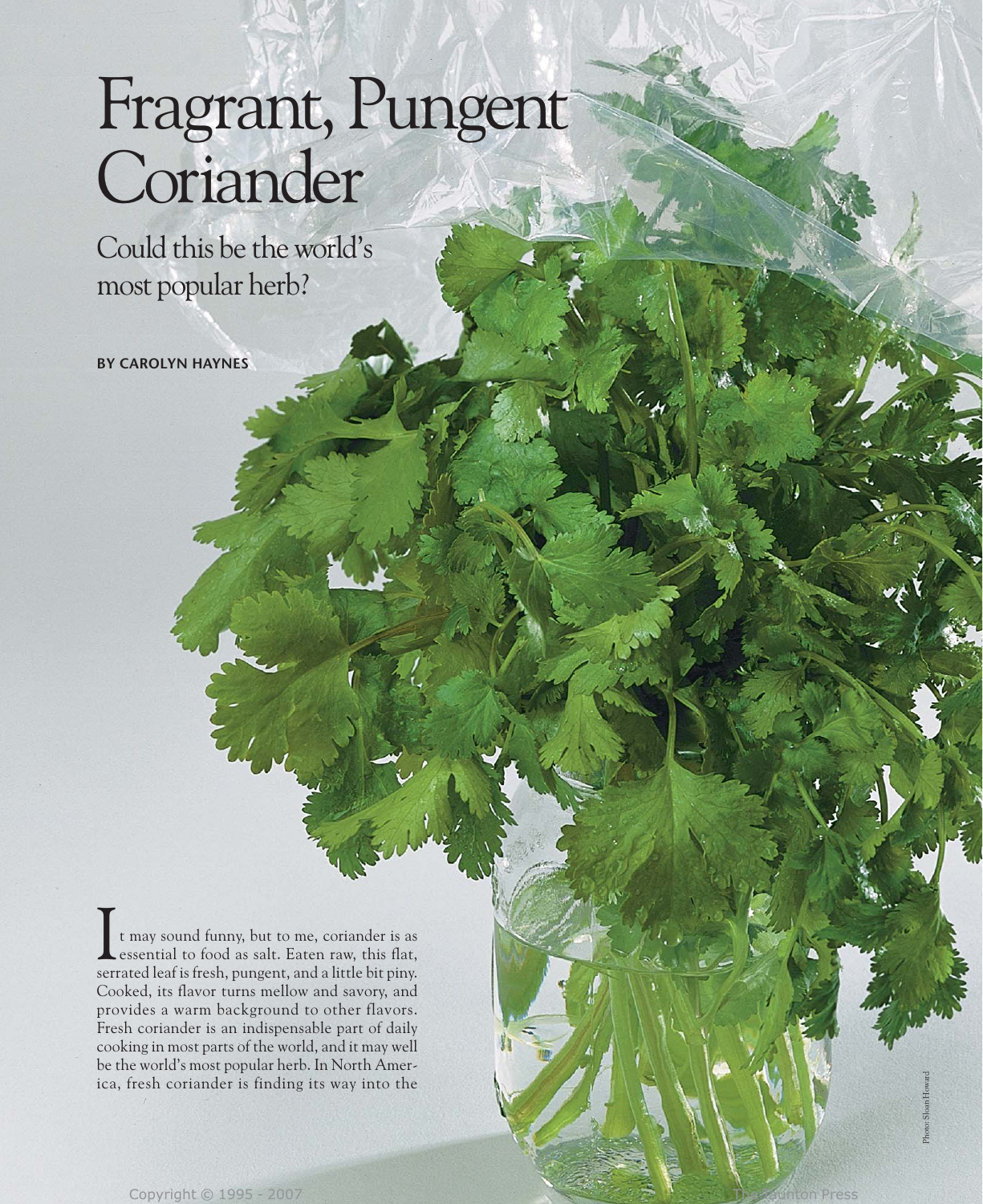*Keep coriander's bright, bold flavor under wraps. To preserve the aroma, flavor, and texture of the fresh herb, stick the roots and stems in a jar of water, cover the leaves with a plastic bag, and refrigerate (see photo at left). The coriander should stay fresh for at least a week.*

*Assertive coriander turns subtle when cooked. You may not be able to tell that there's coriander in this dish of rice with pigeon peas (at right), but you'd miss it if it weren't there.*



everyday repertoire of many cooks who fell in love with it when eating Mexican, Chinese, or Indian food.

#### **CILANTRO = FRESH CORIANDER**

Friends get impatient when I talk about "coriander leaves," insisting that the correct name is cilantro. Cilantro is in fact the Spanish word for coriander leaves. I've also heard it called Chinese parsley, and in Indian markets it's often called *hara dhanya*. Technically, "coriander" refers to the entire plant *Coriandrum sativum.* The leaves, roots, and seeds are all used in cooking, but they aren't interchangeable. The roots have a stronger, more bitter flavor than the leaves. Thai and Cambodian cooks use coriander root to flavor stocks and curry pastes. The light brown spherical seeds have an altogether different taste. This spice is quite common in Indian curries, and it's also used whole to flavor pickles. Before you begin cooking a recipe, make sure you're clear about what it's calling for fresh coriander or coriander seeds.

You either love it or hate it. As hard as it is for me to believe, not everyone loves fresh coriander. Though taste experts aren't sure if it's a matter of genes or familiarity, for some people the smell of fresh coriander is fetid and the taste soapy. While the chemical components in coriander leaves are the same ones found in less controversial foods such as limes, experts believe that it is the proportion of these coriander flavor components that may be sensed pleasantly by some and negatively by others. In other words, while most people love coriander, for some people, coriander just doesn't taste good.

## **SMELL IT BEFORE YOU BUY IT**

Contrary to what many cookbooks say, there's no adequate substitute for fresh green coriander leaves. Dried ones have already lost their flavor by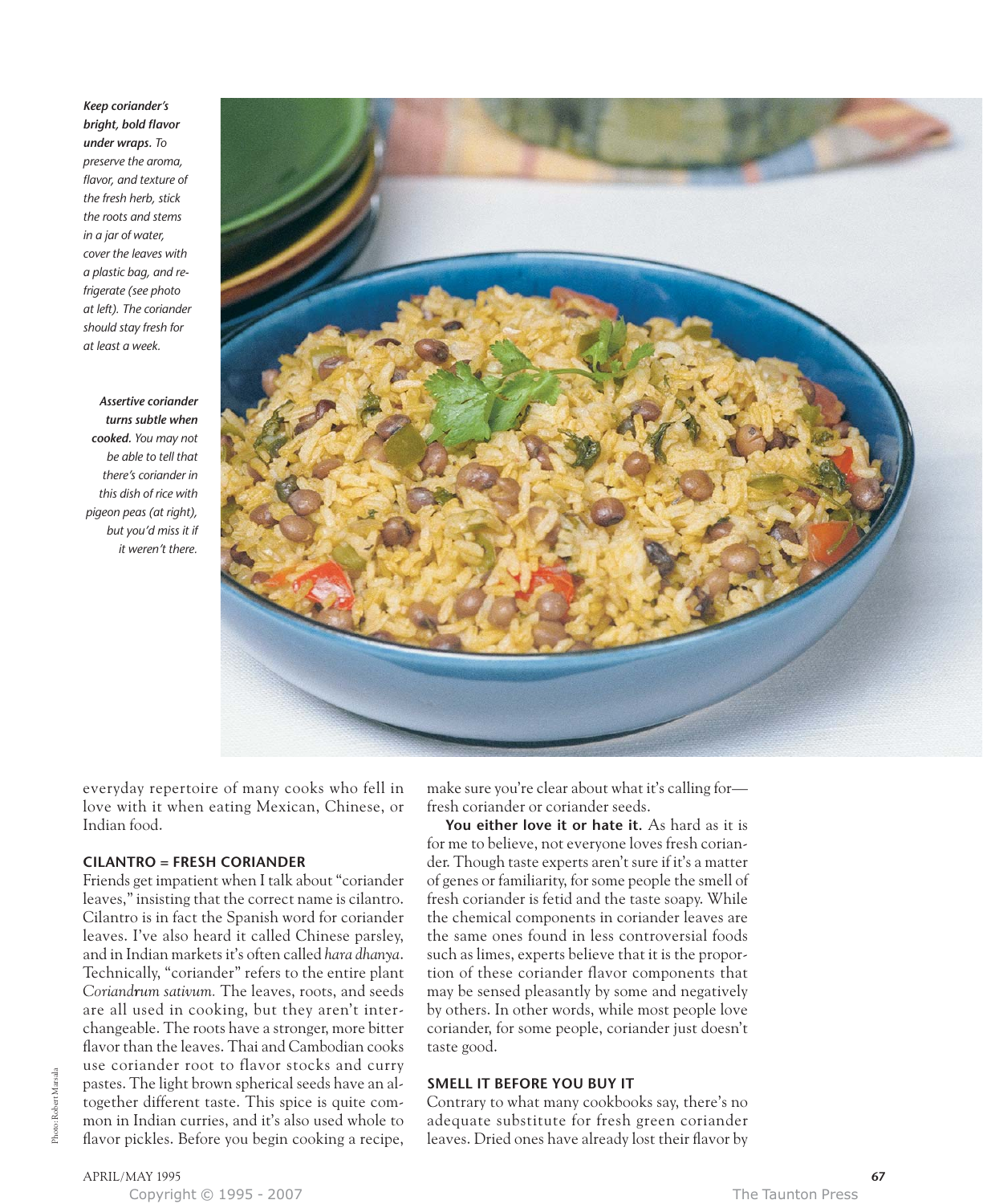the time they're fully desiccated, and parsley shares nothing with coriander except a deep-green color (though flat-leaf parsley sometimes looks a bit like coriander).

Good coriander leaves are extremely fragrant, so you should be able to smell them from a distance. Look for coriander that's tender, aromatic, and very green. It will keep longer if it still has its roots attached. To be sure that it is coriander not flat-leaf parsley—and that it's aromatic, lightly bruise a leaf to release the scent. Don't be taken in by beautiful looks: if it has no aroma, it will have no flavor. Avoid wilted bunches with yellowing leaves. While they may smell aromatic, they'll spoil quickly even when properly stored. They also won't be able to add that critical splash of green color that visually enlivens dishes.

**Keeping it fresh—**Once you have fresh coriander home, pick out any wilted leaves and put it in a jar like a bunch of flowers, with its roots or stem ends submerged in water. Don't wash the bunch before storing it—water on the leaves will hasten rot. Cover the leaves with a plastic bag and put the whole thing in the refrigerator. Change the water every two days or so, picking out any wilted leaves when you do, and the coriander will stay fresh for at least a week.

When I don't have the refrigerator shelf space to spare for a jar of coriander, I wrap the leaves very tightly in aluminum foil and toss this airless package anywhere in the refrigerator. Another method is to wrap the coriander in a moist—not wet—paper towel and refrigerate it in a resealable plastic bag or an airtight plastic container.

If you don't have easy access to fresh coriander, when you do get a bunch you can freeze the leaves instead of refrigerating them. Make a paste or a chutney in the blender with coriander, water, and, if you like, other flavorings (see recipe for Coriander Chutney, opposite). Pour this mixture into icecube trays, freeze them, and then transfer the cubes to a plastic bag. I have also had success stuffing coriander leaves into ice-cube trays, filling the trays with water, and freezing. The leaves darken slightly and get soft, but the flavor stays strong. I use these leaves only in cooked dishes.

**Wash it with a dunk and a swish.** If the coriander still has roots attached, twist them off (save them if you're planning to cook Thai or Cambodian food). Carefully pick through the rest of the plant, removing any blackened, yellowing, or brown-edged leaves. To wash the dirt and sand off the leaves, dunk the coriander in a bowl of water, swish it around, and then let it float for a few seconds. Take the leaves out of the water and repeat the process with fresh water until no grit is left on the bottom of the bowl.

Once the coriander is clean, gently pluck the leaves from the stems, being careful not to string along any tough fibers from the stem. There are those who recommend using only the leaves, but I am not a purist about this. Certainly don't use the stems if they're tough or woody. When using coriander as a garnish, I use only leaves, leaving them whole or chopping them coarse. When I'm mixing a large amount of fresh coriander into a salad, again I'd use only the leaves. But when cooking coriander in dishes like the potato kebabs, I say use leaves and stems as long as both are tender and fresh.

# **HOT AND BOLD FLAVORS COMBINE WELL WITH CORIANDER**

Once you have a sense of the aroma, appearance, and taste of coriander, start thinking of good combinations. Fresh coriander belongs with tomatoes, onions, and hot green chiles, ingredients commonly found in Mexican and Caribbean food (see the recipes for Guacamole with Coriander and Yellow Rice with Pigeon Peas on p. 70). Try coriander leaves in your favorite gazpacho or salsa recipe and you'll suddenly realize what's been missing.

*Let the dirt and sand fall away. To clean fresh coriander, pick out any wilted or yellow leaves, swish the leaves and stems around in a bowl of cool water, and then lift the herb out of the water, letting the grit sink to the bottom. Repeat until the water is free of grit.*

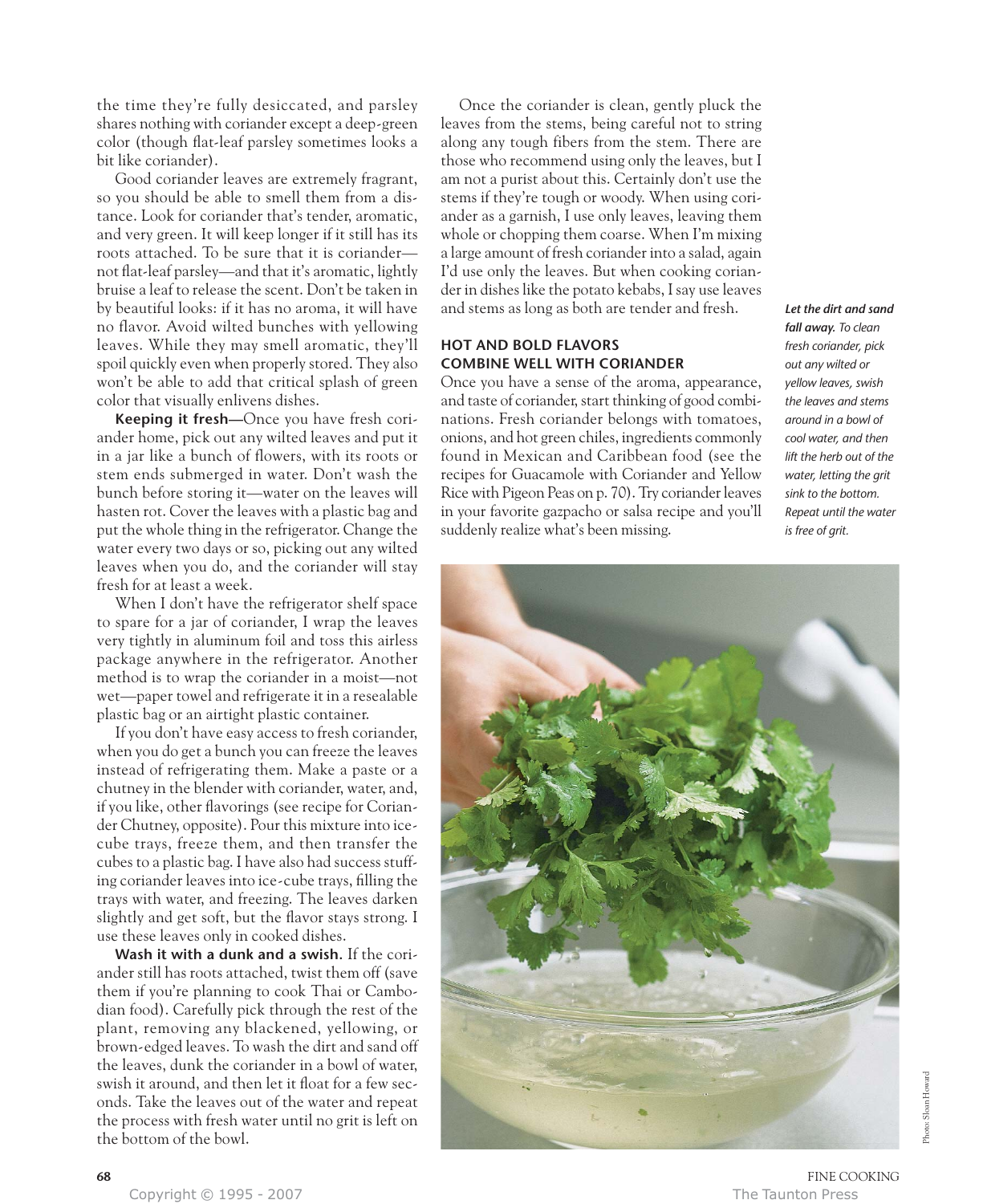*Coconut and coriander are natural partners. Blended together with chiles and lime juice, the pair make a hot chutney that enlivens fish, fritters, rice, or whatever else you choose to spoon it over.*



It's impossible to think of coriander without thinking of ginger. A standard Indian green *masala* (or fresh spice mixture) consists of fresh coriander leaves, green chiles, onion, ginger, and cumin. Sauté the ingredients lightly in oil or butter, adding the coriander at the last minute, and then fold them into an omelet. Or let the same team of ingredients flavor a chicken, meat, or vegetable dish like the Pakistani potato kebabs (see recipe on p. 70).

Coconut and coriander also blend well together. The freshness of the coriander cuts through the creaminess of the coconut in preparations like Coriander Chutney. Toss coriander as a garnish on a Thai coconut soup where it collaborates with the flavors of the coconut, lemongrass, kaffir lime leaves, and galangal.

Sprinkle chopped coriander over curries and vegetable dishes. Mix two or three tablespoons of chopped coriander into your favorite salad. Make a fresh green salsa by grinding large quantities of coriander leaves with lime, onion, green chiles, and garlic—or leave out the lime and stir raw rice into the paste and cook to make Mexican green rice.

The more I experiment with this herb, the more convinced I am that you can never have too much fresh green coriander.

#### *CORIANDER CHUTNEY*

This thick paste is my friend Duchi's version of a traditional South Indian coriander-coconut chutney. If you have a mortar and pestle, try Duchi's method of crushing the coriander, coconut, and green chiles, and then adding the lime juice, salt, and sugar. For a quicker version, throw the ingredients in a blender or food processor. *Yields about 1 cup.*

*1 cup coriander leaves and stems, tightly packed 1 cup fresh or dried grated coconut 1 to 2 hot green chiles, cored and seeded 2 Tbs. lime juice 1⁄2 tsp. salt 1 tsp. sugar 1-in. piece fresh ginger (optional) 1 clove garlic (optional) Water*

Put all the ingredients except the water in a blender or food processor. Add 1⁄4 cup of water and blend. Scrape down the sides and keep adding water and blending until the mixture is a thick paste. The goal is to use just enough water to rehydrate the coconut but not so much that the paste is watery.